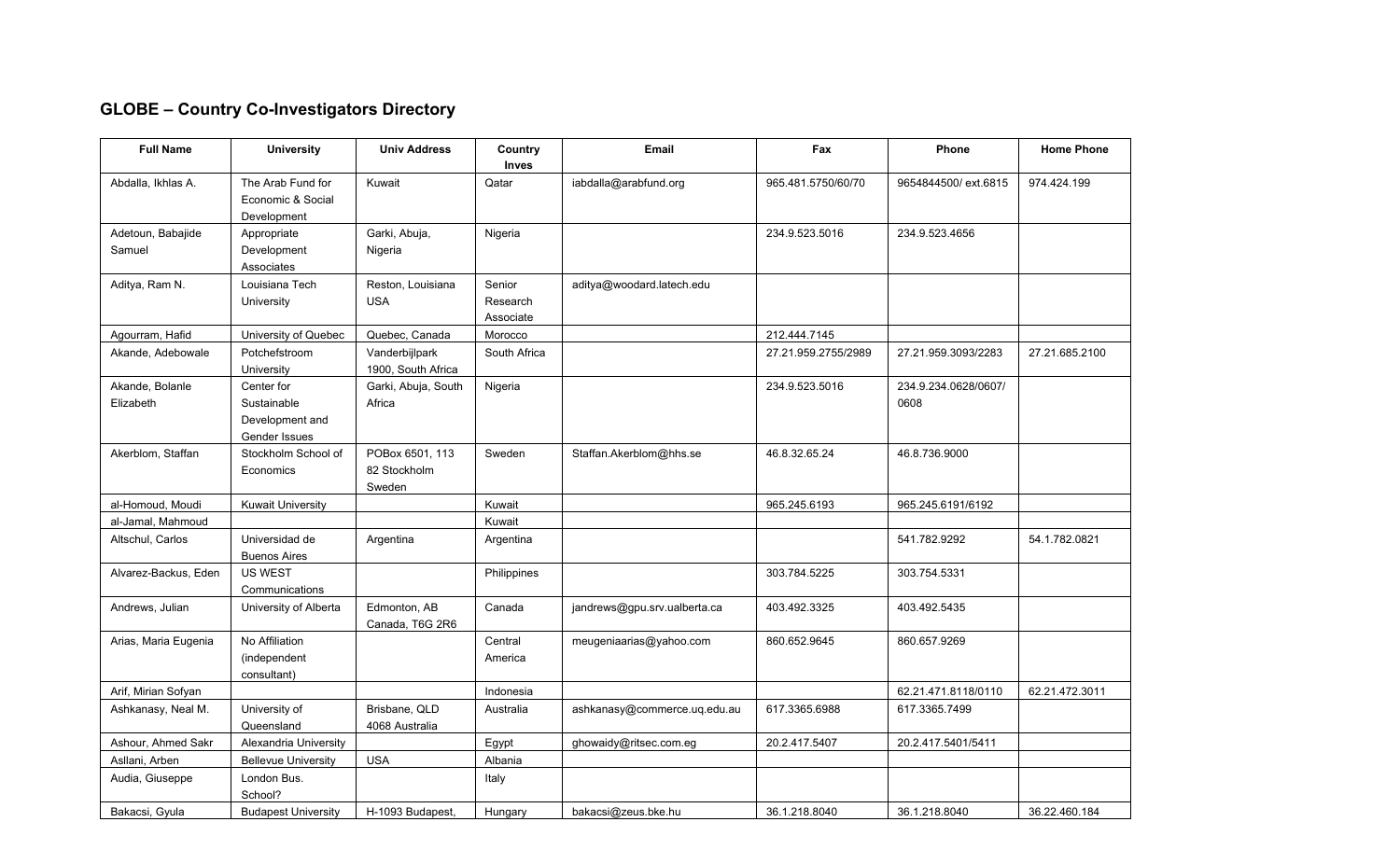|                                                                 | of Economic                                              | Fovam ter 8.                                     |                                                          |                                                          |                     |                             |                |
|-----------------------------------------------------------------|----------------------------------------------------------|--------------------------------------------------|----------------------------------------------------------|----------------------------------------------------------|---------------------|-----------------------------|----------------|
|                                                                 | Sciences                                                 | Hungary                                          |                                                          |                                                          |                     |                             |                |
| Bao, Jiming                                                     | <b>Fudan University</b>                                  | School of Mgt,<br>Shanghai, China                | China                                                    |                                                          | 86.21.433.2805      | 86.21.431.8520              | 86.21.280.9600 |
| Bendova, Helena                                                 | Pedagogicka fakulta<br>Jihoceske Univerzit               |                                                  | Czech Rep                                                |                                                          |                     | 42.38.549.48                |                |
| Besseyre des Horts,<br>Charles Henri (not in<br>Mobley chapter) | Haute E'Cole                                             |                                                  | France                                                   | besseyre@hec.fr                                          | 33.1.39.67.70.88    |                             |                |
| Beveridge, David                                                | Western Illinois<br>University                           | Illinois, USA                                    | Bolivia                                                  | msmdb@uxa.ecn.bgu.edu                                    | 309.298.1039        | 309.298.2442                |                |
| Bhagat, Rabi S.                                                 | University of<br>Memphis                                 | Tennessee, USA                                   | <b>United States</b>                                     |                                                          | 901.678.4990        | 901.678.3432                |                |
| Blacutt, Alejandro                                              | Universidad Catolica<br><b>Bolivian</b>                  | La Paz, Bolivia                                  | <b>Bolivia</b>                                           |                                                          |                     | 591.2.783.049/785.27<br>9   |                |
| Bodega, Domenico                                                |                                                          |                                                  | Italy                                                    |                                                          | 39.2.5836.6509      | 39.2.5836.6512/9            |                |
| Bodur, Muzaffer                                                 | <b>Bogazici University</b>                               | Bebek - Istanbul,<br>Turkey                      | Turkey                                                   |                                                          | 212.265.14.79       | 212.263.15.40/1509          | 212.263.54.43  |
| Booth, Simon                                                    | University of<br>Reading                                 | Reading, Berkshire<br>RG6 6A United<br>Kingdom   | England                                                  | s.a.booth@reading.ac.uk                                  | 44.118.975.0236     | 44.118.987.5123 ext<br>7471 |                |
| Booysen, Annie E.                                               | University of South<br>Africa                            | Box 392, Pretoria<br>0003 South Africa           | South Africa<br>II (Namibia,<br>Zambia, and<br>Zimbabwe) | booysae@alpha.unisa.ac.za                                | 011.652.0253        |                             |                |
| Bourantas, Dimitrios                                            | Athens University of<br>Economics and<br><b>Business</b> | 76 Pattision St.,<br>104-34 Athens<br>Greece     | Greece                                                   |                                                          | 30.1.820.3477       | 30.1.82.22.359              |                |
| Brenk, Klas                                                     | Univerziti Ljubljana                                     | Slovenia                                         | Slovenia                                                 |                                                          | 38.61.159.337       | 38.61.150.001               |                |
| Brodbeck, Felix                                                 | <b>Aston University</b>                                  | Birmingham B4 7ET                                | England                                                  | f.c.brodbeck@aston.ac.uk                                 | 44 (0) 121 204 3327 | 44(0)1212043000x3046        |                |
| Carl, Dale Everton                                              | University of Calgary                                    |                                                  | Canada                                                   |                                                          |                     |                             |                |
| Castel, Philippe                                                | Universite de<br>Bourgogne                               | 36 rue Chabot-<br>Charney, 21000<br>Dijon France | France                                                   | pcastel@u-bourgogne.fr<br>phillipe.castel@u-bourgogne.fr | 03.80.58.9844       | 03.80.58.98.47              |                |
| Chang, Chieh-Chen                                               | Nat'l Sun Yat-Sen<br>University                          |                                                  | Taiwan                                                   |                                                          | 886.7.532.6320      | 886.7.531.6171/4917         |                |
| Chau, Sandy                                                     | Lingnam College                                          | New Territories,<br>Hong Kong                    | Hong Kong                                                |                                                          | 852.2467.0982       | 852.2616.8316               |                |
| Cheung, Frenda                                                  | Hong Kong<br>Polytechnic                                 | Hung Hom,<br>Kowloon, Hong                       | Hong Kong                                                | msfrenda@polyu.edu.hk                                    | 852.277.43679       | 852.276.67375               |                |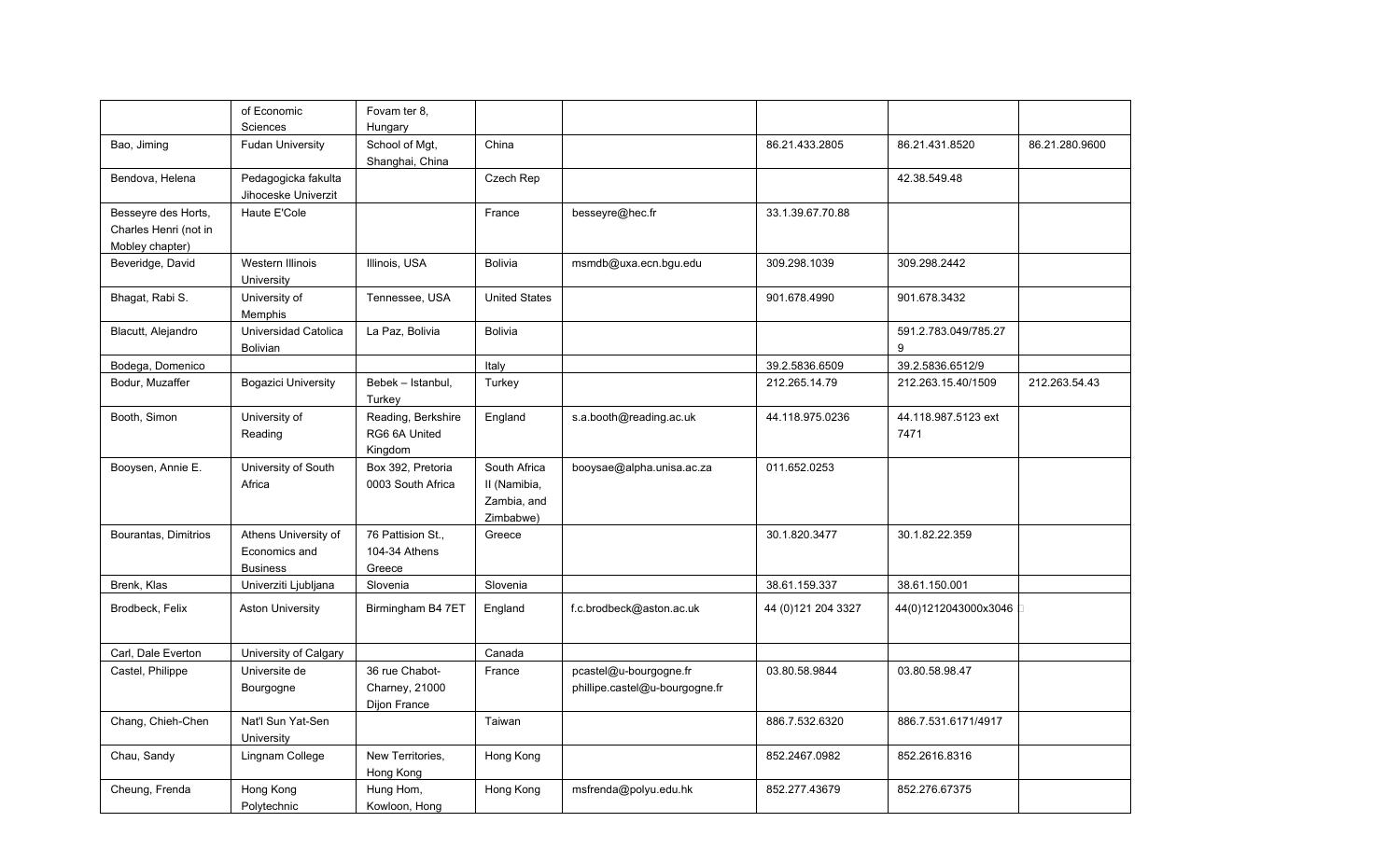|                                  | University                                                     | Kong                                                       |                      |                                |                  |                           |               |
|----------------------------------|----------------------------------------------------------------|------------------------------------------------------------|----------------------|--------------------------------|------------------|---------------------------|---------------|
| Chhokar, Jagdeep S.              | Indian Institute of<br>Management -<br>Ahmedabad               | Ahmedabad, India                                           | India                | chhokar@iimahd.ernet.in        | 91.79.642.7896   | 91.79.640.7241            |               |
| Chiu, Jimmy                      | City University of<br>Hong Kong                                | Hong Kong                                                  | Hong Kong            | cmchiu@cityu.edu.hk            | 852.2788.7925    |                           |               |
| Cosgriff, Peter                  | <b>Lincoln University</b><br>(retired)                         |                                                            | New Zealand          | cosgriff@kea.lincoln.ac.nz     | 64.3.325.3847    | 64.3.325.2811             | 64.3.312.8628 |
| Dastmalchian, Ali                | University of<br>Lethbridge                                    | 4401 University<br>Ave<br>Lethbridge Alb T1K<br>3M3 Canada | Iran                 | dastmal@uleth.ca               | 403.329.2038     | 403.329.2633              |               |
| Dela Coleta, Jose<br>Augusto     | Centro Universitario<br>do Triangulo                           | Uberlandia, Brazil                                         | <b>Brazil</b>        | decoleta@triang.com.br         | 34.217.6147      |                           |               |
| Dela Coleta, Marilia<br>Ferreira | Universidade<br>Federal de<br>Uberlandia                       | Uberlandia, Brazil                                         | <b>Brazil</b>        | decoleta@triang.com.br         | 34.217.6147      |                           |               |
| Den Hartog, Deanne<br>N.         | Free University -<br>Amsterdam                                 | Amsterdam, the<br>Netherlands                              | Netherlands          | DN.den.Hartog@psy.vu.nl        | 31.20.444.8702   | 31.20.444.8713 or<br>8700 |               |
| Deneire, Marc                    | University of Nancy<br>2                                       | France                                                     | France               | mdeneire@clsh.univ-nancy2.fr   | 33.3.83.96.71.19 |                           |               |
| Desbiens, Danielle               | University of Quebec<br>in Montreal (UQAM)                     |                                                            | Quebec               | desbiens.danielle@uqam.ca      | 514.987.3343     | 514.987.3000x3781         |               |
| Dickson, Marcus W.               | Wayne State<br>University                                      | 71 W. Warren Ave.,<br>Detroit, Michigan<br><b>USA</b>      | <b>United States</b> | mdickson@sun.science.wayne.edu | 313.577.7636     | 313.577.0753              |               |
| Donnelly-Cox,<br>Gemma           | University of Dublin,<br><b>Trinity College</b>                | Dublin, Ireland                                            | Ireland              | gdnnllyc@tcd.ie                | 353.1.679.9503   | 353.1.608.2316            |               |
| Dorfman, Peter W.                | New Mexico State<br>Univ                                       | Box 30001, MSC<br>3DJ, NMSU, Las<br>Cruces, NM USA         | Mexico               | pdorfman@nmsu.edu              | 505.646.1372     | 505.646.1201              | 505.524.3732  |
| Elgamal, Mahmoud<br>A.E.         | <b>Kuwait Univ</b>                                             | Kuwait                                                     | Kuwait               | elgamal@kuc01.kuniv.edu.kw     | 965.245.6193     | 965.245.6191/6192         |               |
| Erez, Miriam                     | Israel Inst of<br>Technology                                   | Haifa, Israel                                              | Israel               | merez@ie.technion.ac.il        | 972.4.8230064    | 972.4.829.4444            |               |
| Falkus, Sarah                    | University of<br>Queensland                                    | Brisbane, QLD<br>4068 Australia                            | Australia            | ashkanasy@commerce.uq.edu.au   | 617.3365.6988    | 617.3365.7499             |               |
| Fearing, Mark                    | <b>Lincoln University</b><br>(previously - no<br>current aff.) | Lincoln, New<br>Zealand                                    | New Zealand          | fearingm@lincoln.ac.ns         |                  |                           |               |
| Field, Richard H.G.              | University of Alberta                                          | Edmonton, AB<br>Canada T6G 2R6                             | Canada               | Richard.Field@ualberta.ca      | 403.492.3325     | 403.492.5921              |               |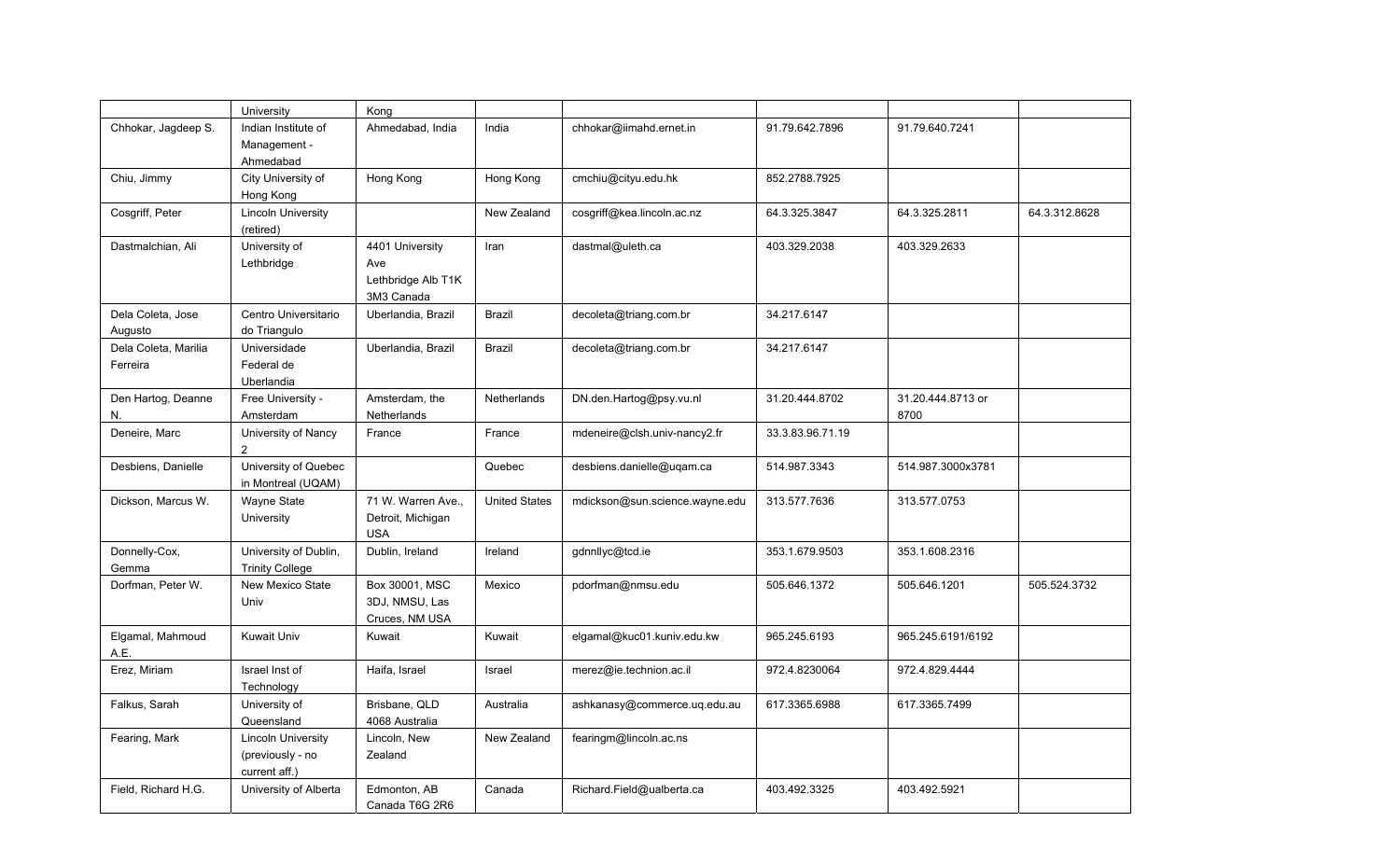| Fimmen, Carol         | <b>Western Illinois</b><br>University                              | Macomb, IL                                                                   | <b>Bolivia</b>                                  | fimmenc@ccmail.wiu.bgu.edu                      | 309.298.2226    | 309.298.2924    |               |
|-----------------------|--------------------------------------------------------------------|------------------------------------------------------------------------------|-------------------------------------------------|-------------------------------------------------|-----------------|-----------------|---------------|
| Frese, Michael        | University of<br>Giessen                                           | Otto<br>Behaghelstrasse<br>10F<br>D-35394 Giessen<br>Germany                 | Germany                                         | Michael.Frese@psychol.uni-<br>giessen.de        | 49.641.992.6049 | 49.641.992.6220 |               |
| Fu, Pingping          | <b>Chinese University</b><br>of Hong Kong                          | Hong Kong                                                                    | China                                           | ping@baf.msmail.cuhk.edu.hk                     |                 | 518.438.9420    |               |
| Gil, Francisco        | Complutense<br>University of Madrid                                | UCM, Dept. of<br>Social Psychology,<br>Somosaguas,<br>28223<br>Madrid, Spain | Spain                                           | fgil@psi.ucm.es                                 | 34.913.943.189  | 34.913.942.886  |               |
| Gratchev, Mikhail V.  | Institute of World<br>Economy and Int'l<br>Relations (Russia)      | Russian Academy<br>of Science,<br>Moscow 117418<br>Russia                    | Russia                                          | gratchev@energya.ru<br>mikhail@gratcheve.msk.ru | 7.095.330.7027  | 7.095.193.6415  |               |
| Guiterrez, Celia      | Complutense<br>University                                          | Madrid, Spain                                                                | Spain                                           | psdiff9@sis.ucm.es                              |                 |                 |               |
| Hanges, Paul J.       | University of<br>Maryland                                          | College Park,<br>Maryland USA                                                | <b>United States</b>                            | hanges@bss3.umd.edu                             | 301.314.9566    | 301.405.5930    |               |
| Hartanto, Frans Marti |                                                                    |                                                                              | Indonesia                                       |                                                 | 62.22.250.4897  | 62.22.250.8127  | 62.22.234.930 |
| Hauser, Marcus        | Wharton School of<br>Management                                    | University of<br>Pennsylvania<br>(USA)                                       | <b>GLOBE</b><br>Senior<br>Research<br>Associate |                                                 |                 |                 |               |
| Hidayat, Jann         |                                                                    |                                                                              | Indonesia                                       |                                                 | 62.22.250.4897  | 62.22.250.8127  |               |
| Holmberg, Ingalill    | Stockholm School of<br>Economics                                   | Po Box 6501, 113<br>82 Stockholm,<br>Sweden                                  | Sweden                                          | ingallil.holmberg@hhs.se                        | 46.8.31.01.57   | 46.8.736.94.91  |               |
| Holzer, Marina        |                                                                    |                                                                              | Argentina                                       |                                                 | 541.782.9292    | 541.782.9292    |               |
| Hoppe, Michael        | <b>Center for Creative</b><br>Leadership                           | Greensborough,<br><b>NC USA</b>                                              | <b>United States</b>                            |                                                 |                 |                 |               |
| House, Robert         | Wharton School of<br>Managementt,<br>University of<br>Pennsylvania | 3814 Walnut St.,<br>Philadelphia, PA<br><b>USA</b>                           | <b>United States</b>                            | house@management.wharton.upe<br>nn.edu          | 215.573.5613    |                 |               |
| Howell, Jon P.        | New Mexico State<br>University                                     | Box 30001, MSC<br>3DJ, NMSU, Las<br>Cruces, NM USA                           | Mexico                                          | jhowell@nmsu.edu                                | 505.646.1372    | 505.646.4900    |               |
| Ibrieva, Elena        | University of                                                      | Lincoln, Nebraska                                                            | Kazakhstan                                      |                                                 |                 |                 |               |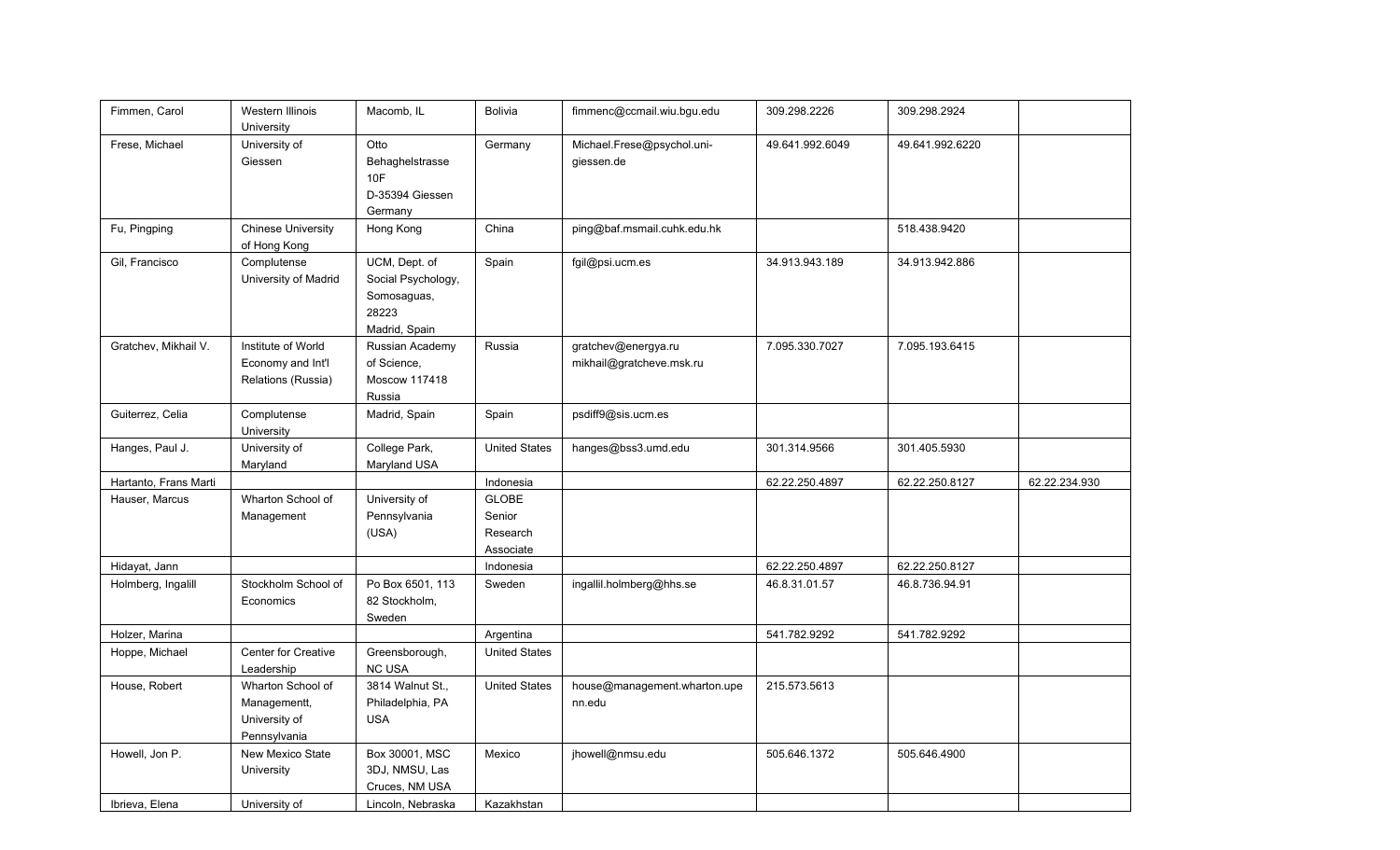|                     | Nebraska - Lincoln         | <b>USA</b>         |             |                                 |                    |                     |               |
|---------------------|----------------------------|--------------------|-------------|---------------------------------|--------------------|---------------------|---------------|
| Ickis, John C.      |                            |                    | Central     | ickis@mail.incae.ac.cr          |                    | 506.433.0506 443?   |               |
|                     |                            |                    | America     |                                 |                    |                     |               |
| Ismail, Zakaria     |                            |                    | Malaysia    |                                 | 60.3.825.2469/1821 | 60.3.829.3750       |               |
| Jarmuz, Slawomir    | University of Opole        | Department of      | Poland      |                                 | 48.71.22.44.83     |                     |               |
|                     |                            | Psychology, Poland |             |                                 |                    |                     |               |
| Javidan, Mansour    | Univ of Calgary            |                    | Iran        | mjavidan@acs.ucalgary.ca        | 403.282.0095/0266  | 403.220.8244        |               |
| Jesuino, Jorge      | Instituto Superior de      |                    | Portugal    | correia.jesuino@iscte.pt        | 351.1.796.47.10    | 351.1.793.50.00     | 351.1.658.881 |
| Correia             | Sciencias do               |                    |             |                                 |                    |                     |               |
|                     | Trabalho e da              |                    |             |                                 |                    |                     |               |
|                     | Empresa                    |                    |             |                                 |                    |                     |               |
| Ji, Li              | Hong Kong Baptist          | Hong Kong          | Singapore   | jili@net1.hkbu.edu.hk           | 852.2339.5583      | 852.2339.7562       |               |
|                     | University                 |                    |             |                                 |                    |                     |               |
| Jone, Kuen-Yung     |                            |                    | Taiwan      | joneky@cc.kmc.edu.tw            |                    | 886.7.321.5422      |               |
| Jones, Geoffrey     | University of              | England            | England     |                                 |                    | 44.1734.875123/8129 |               |
| Jorbenadse, Revaz   | Reading                    |                    | Georgia     |                                 |                    | 9.9532.224526       |               |
| Kabasakal, Hayat E. | <b>Bogazici University</b> | Bebek - Istanbul,  | Turkey      | kabasaka@boun.edu.tr            | 90.212.265.14.79   | 90.212.263.15.00    |               |
|                     |                            | Turkey             |             |                                 |                    |                     |               |
| Keating, Mary       | University of Dublin,      | Dublin, Ireland    | Ireland     | mkeating@tcd.ie                 | 353.1.679.9503     | 353.1.702.1103      |               |
|                     | <b>Trinity College</b>     |                    |             |                                 |                    |                     |               |
| Kennedy, Jeffrey C. | <b>Lincoln University</b>  | Lincoln, New       | New Zealand | kennedj@kea.lincoln.ac.nz       | 64.3.325.3847      | 64.3.325.2811       |               |
|                     |                            | Zealand            |             |                                 |                    |                     |               |
| Khasaba, Mohamed    |                            |                    | Egypt       |                                 |                    | 20.3.491.7497       |               |
| M. Abou (not in     |                            |                    |             |                                 |                    |                     |               |
| Mobley chapter)     |                            |                    |             |                                 |                    |                     |               |
| Kim, Jay S.         | Ohio State University      |                    | South Korea | jskim@magnus.acs.ohio-state.edu | 614.457.0183       | 614.292.3045/5028   | 614.457.9301  |
| Kipiani, Giorgi     | Institute of               | Tbilisi, Georgia   | Georgia     | kipiana@psycho.acnet.ge         | 9.9532.958016      | 7.8832.225561       |               |
|                     | Psychology                 |                    |             | ghpa@itic.org.ge                |                    |                     |               |
| Kipping, Matthias   | University of              |                    | England     |                                 | 44.1734.750236     | 44.1734.875123/4043 |               |
|                     | Reading                    |                    |             |                                 |                    | /4058               |               |
| Konrad, Edvard      | University Ljubljana       |                    | Slovenia    | edvard.konrad@ff.uni-lj.si      | 386.61.1259.337    | 386.61.1769.218     | 38.61.553.620 |
| Koopman, Paul L.    | Free University -          | Amsterdam, the     | Netherlands | PL.Koopman@psy.vu.nl            | 31.20.444.8702     | 31.20.444.8700      |               |
|                     | Amsterdam                  | Netherlands        |             |                                 |                    |                     |               |
| Kuan, Fuh-Yeong     | Shu-Te Institute of        | Taiwan             | Taiwan      | fykuan@mail.stit.edu.tw         | 86.7.615.1000 ext  | 86.7.615.1000 ext   |               |
|                     | Technology                 |                    |             |                                 | 3199               | 3108                |               |
| Kurc, Alexandre     | University of Nancy        | France             | France      | kurc@clsh.u-nancy.fr            | 33.83.96.70.19     | 33.83.96.70.93      |               |
|                     | 2                          |                    |             |                                 |                    |                     |               |
| Lacassagne, Marie-  | Universite de              | 36 rue Chabot-     | France      | marie-francoise.lacassagne@u-   | 03.80.39.64.79     | 33.88.35.84.81      |               |
| Francoise           | Bourgogne                  | Charny, 21000      |             | bourgogne.fr                    |                    |                     |               |
|                     |                            | Dijon, France      |             |                                 |                    |                     |               |
| Lee, Sang M.        | University of              | Lincoln, Nebraska  | Kazakhstan  | smlee@unlnotes.unl.edu          |                    |                     |               |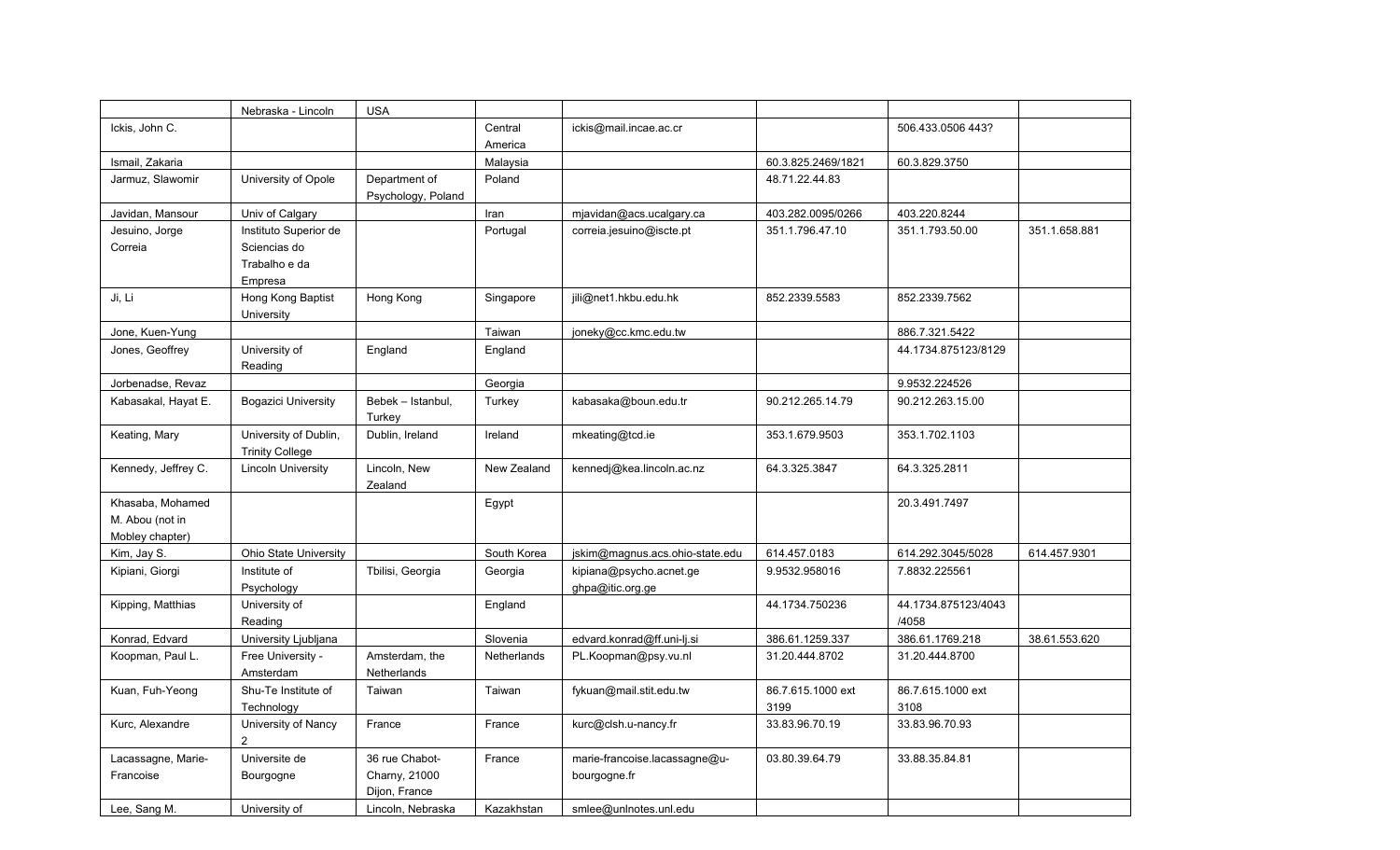|                          | Nebraska - Lincoln                                                      | <b>USA</b>                                              |                    |                               |                   |                   |                |
|--------------------------|-------------------------------------------------------------------------|---------------------------------------------------------|--------------------|-------------------------------|-------------------|-------------------|----------------|
| Lee, Sang M.             | University of<br>Nebraska - Lincoln                                     | Lincoln, Nebraska<br><b>USA</b>                         | Albania            | smlee@unlnotes.unl.edu        |                   |                   |                |
| Leeds, Christopher       | University of Nancy<br>$\overline{c}$                                   | France                                                  | France             | mdeneire@clsh.univ-nancy2.fr  | 333.83.96.71.19   |                   |                |
| Leguizamon,<br>Francisco |                                                                         |                                                         | Central<br>America |                               |                   | 506.433.0506 443? |                |
| Lindell, Martin          | Swedish School of<br>Economics and<br><b>Business</b><br>Administration | Helsingfors,<br>Finland                                 | Finland            | mlindell@shh.fi               | 358.9.4313.3275   | 358.9.4313.3274   |                |
| Lobell, Jean             | AcXEL International,<br>Ltd.                                            | White Plains, NY                                        | Philippines        |                               | 914.779.4731      | 914.337.7690      | 914.779.4707   |
| Luthans, Fred            | University of<br>Nebraska                                               | Lincoln, Nebraska<br><b>USA</b>                         | Albania            | fluthans1@unl.edu             |                   | 402.472.2324      |                |
| Luthans, Fred            | University of<br>Nebraska - Lincoln                                     | Lincoln, Nebraska<br><b>USA</b>                         | Kazakhstan         | fluthans1@unl.edu             |                   | 402.472.2324      |                |
| Maczynski, Jerzy         | University of<br>Wroclaw                                                | Wroclaw, Poland                                         | Poland             | psychologia@dawid.uni.wroc.pl | 48.71.67.18.14    | 48.71.67.18.32    | 58.71.51.22.10 |
| Magliano, Juan<br>Carlos |                                                                         |                                                         | Argentina          |                               | 541.782.9292      | 541.782.9292      |                |
| Mansor, Norma            | University of Malaya                                                    | Kuala Lumpur,<br>Malaysia                               | Malaysia           | g4norma@umcsd.um.edu.my       | 603.756.7252      | 6030755.4111/223  |                |
| Martin, Gillian          | University of Dublin,<br><b>Trinity College</b>                         | Dublin, Ireland                                         | Ireland            | gsmartin@tcd.ie               | 353.1.679.9503    |                   |                |
| Martin, Michael          | University of<br>Nebraska - Lincoln                                     | Lincoln, Nebraska<br><b>USA</b>                         | Albania            |                               |                   |                   |                |
| Martinez, Sandra M.      | New Mexico State<br>University                                          | Las Cruces, New<br>Mexico USA                           | Mexico             | sanmarti@fast.net             | 505.646.1201      |                   |                |
| McMillen, Cecilia        | University de San<br>Francisco de Quito                                 |                                                         | Central<br>America | mcmcmillen@aol.com            |                   | 718.446.0168      |                |
| Messallam, Aly           | Alexandria University                                                   |                                                         | Egypt              |                               |                   |                   | 20.3.572.7835  |
| Misumi, Emiko            | The Institue for<br><b>Group Dynamics</b>                               |                                                         | Japan              |                               | 92.713.1309 voice | 092.713.1308      |                |
| Misumi, Jyuji            | The Institue for<br>Group Dynamics                                      |                                                         | Japan              |                               | 92.713.1309 voice | 092.713.1308      |                |
| Mohammed, Ammali         | DELETE?                                                                 |                                                         | Algeria            |                               | 213.2.78.22.91/92 | 213.2.94.16.22    |                |
| Mokadem, Abdelhafid      | DELETE?                                                                 |                                                         | Algeria            |                               | 213.2.78.22.91/92 | 213.2.94.16.22    |                |
| Morsi, Nabil M.          | Alexandria University                                                   |                                                         | Egypt              |                               | 20.3.483.7036     | 20.3.494.2628     | 20.3.420.5406  |
| Ngin, Phyllisis M.       | <b>Melbourne Business</b><br>School                                     | 200 Leicester St.<br>Carlton Victoria<br>Australia 3053 | Singapore          | p.ngin@mbs.unimelb.edu.au     | 61.3.9349.8266    | 61.3.9349.8158    | 61.3.9585.5035 |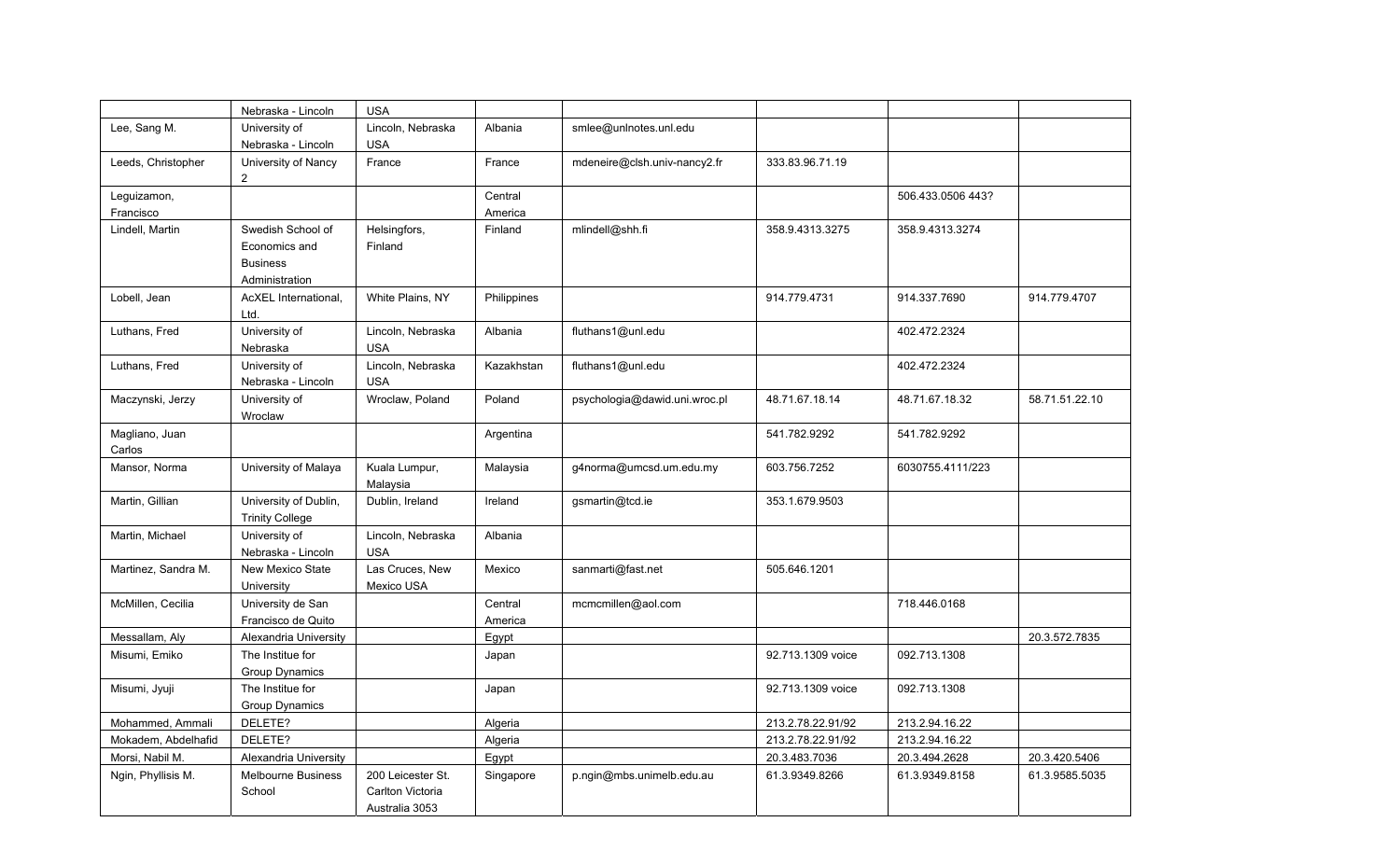| Nik-Yakob, Nik<br>Rahimah |                             |                   | Malaysia  | nyacob01.vm1.cc.ukm.my           | 60.3.825.2469/1821 | 60.3.829.3750     |               |
|---------------------------|-----------------------------|-------------------|-----------|----------------------------------|--------------------|-------------------|---------------|
| O'Connell, Jeremiah       | <b>Bentley College</b>      | Waltham, MA USA   | Spain     | joconnell@Inmta.bentley.edu      | 781.891.3410       |                   |               |
| Ogliastri, Enrique        | University of the           | Bogota, Columbia  | Colombia  | eogliast@riscadmin.uniandes.edu. | 57.1.284.1890      | 57.1.282.4066 ext | 57.1.345.2356 |
|                           | Andes                       |                   |           | co eogliast@zeus.uniandes.edu.co | 57.1.345.2445      | 2309              |               |
| Papalexandris, Nancy      | Athens University of        | Athens, Greece    | Greece    | papalexandris@aueb.gr            | 30.1.820.3475      |                   |               |
|                           | Economics and               |                   |           |                                  |                    |                   |               |
|                           | <b>Business</b>             |                   |           |                                  |                    |                   |               |
| Peng, T.K.                | I-Shou University,          | Taiwan            | Taiwan    | tkpeng@csa500.isu.edu.tw         | 886.7.656.3734     |                   |               |
|                           | Taiwan                      |                   |           |                                  |                    |                   |               |
| Preziosa, Maria Marta     |                             |                   | Argentina | herrsche@idea.satlink.net        | 541.49.69.44       |                   |               |
| Prieto, Jose M.           | Complutense                 | Madrid, Spain     | Spain     | psdif01@sis.ucm.es               | 34.1.394.3189      | 34.1.394.3236     |               |
|                           | University                  |                   |           |                                  |                    |                   |               |
| Rakitsky, Boris V.        | Inst. Of Perspectives       | Moscow, Russia    | Russia    | schlwd@orc.ru                    | 7.095.434.5280     |                   |               |
|                           | and Problems of the         |                   |           |                                  |                    |                   |               |
|                           | Country                     |                   |           |                                  |                    |                   |               |
| Rashwan, Ahmed M.         |                             |                   | Egypt     |                                  |                    | 20.3.445.8899     |               |
| (not in Mobley            |                             |                   |           |                                  |                    |                   |               |
| chapter)                  |                             |                   |           |                                  |                    |                   |               |
| Reber, Gerhard            | Johannes Kepler             | Austria           | Austria   | reber@iim.uni-linz.ac.at         | 43.732.2468.418    |                   |               |
|                           | University                  |                   |           |                                  |                    |                   |               |
| Rogovski, Nikolai         | <b>International Labour</b> | Geneva,           | Russia    | rogovsky@ilo.org                 | 41.22.799.8542     | 41.22.799.6116    |               |
|                           | Office and California       | Switzerland       |           |                                  |                    |                   |               |
| Roy-Bhattacharya,         | State U                     |                   | Senior    |                                  |                    |                   |               |
| Joydeep                   |                             |                   | Research  |                                  |                    |                   |               |
|                           |                             |                   | Associate |                                  |                    |                   |               |
| Rozen, Amir               | Technion - Israel           |                   | Israel    | arozen@techunix.technion.ac.il   | 972.4.548.349      | 972.4.526.149     |               |
|                           | Institute of                |                   |           |                                  |                    |                   |               |
|                           | Technology                  |                   |           |                                  |                    |                   |               |
| Ruiz-Quintanilla, S.      | Cornell Univ                | Ithaca, NY 14853- | Senior    | tony_ruiz@cornell.edu            |                    |                   |               |
| Antonio                   |                             | 6201              | Research  |                                  |                    |                   |               |
|                           |                             |                   | Associate |                                  |                    |                   |               |
| Sabadin, Argio            | University Ljubljana        |                   | Slovenia  | argio.sabadin@uni-lj.si          | 38.61.159.337      | 38.61.150.001     |               |
| Sahaba, Majhoub           |                             |                   | Morocco   |                                  |                    | 212.222.1420/0193 |               |
| Salom de                  | Universidad de los          |                   | Venezuela | colombia@bolivar.funmrd.gov.ve   | 58.74.663.296      | 58.74.639.935     |               |
| Bustamante,               | Andes                       |                   |           |                                  |                    |                   |               |
| Colombia                  |                             |                   |           |                                  |                    |                   |               |
| Santana-Melgoza,          | Smith College               | Ofc of Inst.      | Mexico    | santana@ais.smith.edu            | 413.585.2141       |                   |               |
| Carmen                    |                             | Diversity,        |           |                                  |                    |                   |               |
|                           |                             | Northampton, MA   |           |                                  |                    |                   |               |
|                           |                             | <b>USA</b>        |           |                                  |                    |                   |               |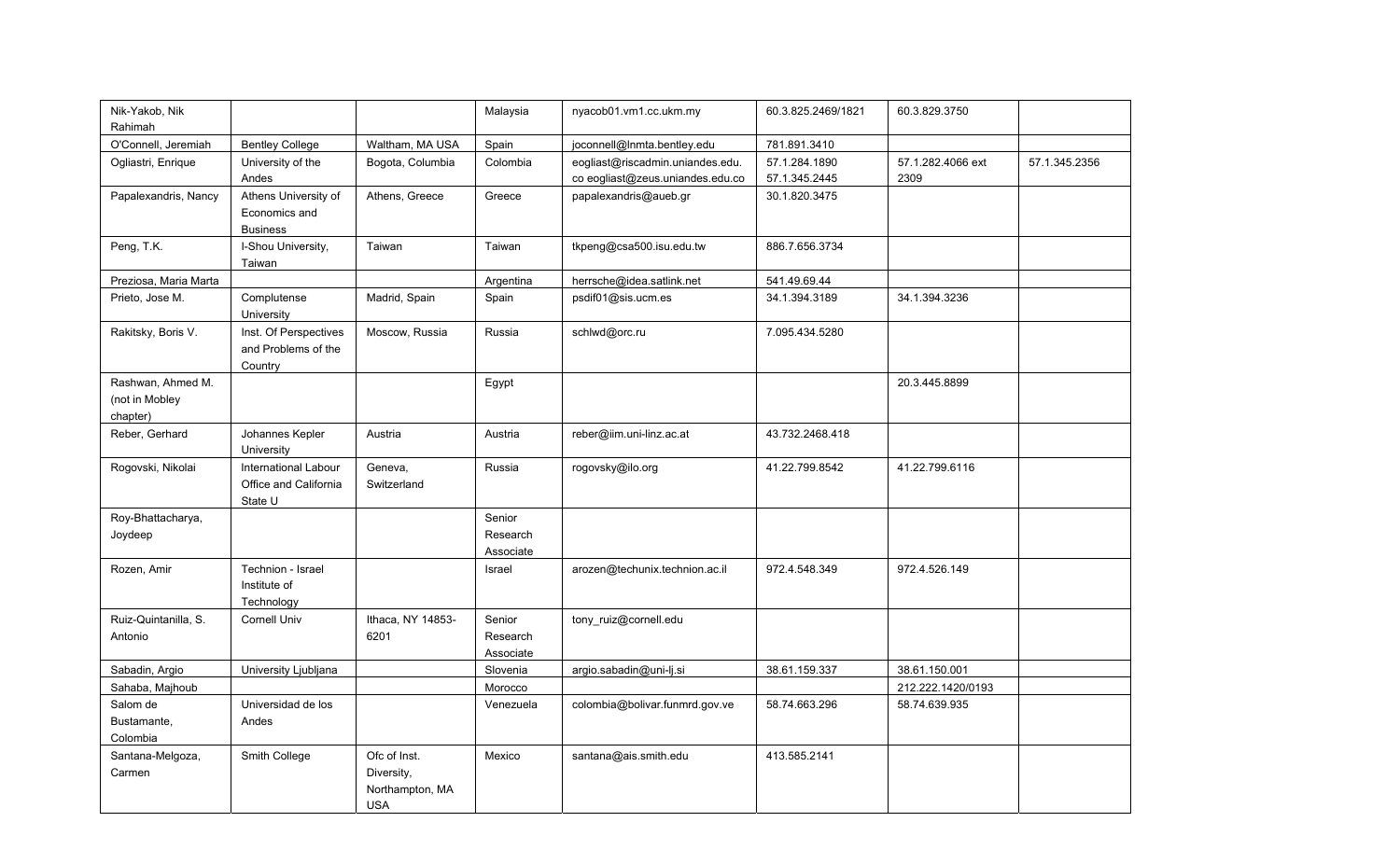| Sauers, Daniel Alan       | <b>Lincoln University</b>                            | New Zealand                                         | New Zealand                                             | sauersd@lincoln.ac.nz        | 64.3.325.3847               | 64.3.325.2811             |                |
|---------------------------|------------------------------------------------------|-----------------------------------------------------|---------------------------------------------------------|------------------------------|-----------------------------|---------------------------|----------------|
| Schmitz, Manfred (not     |                                                      |                                                     | France                                                  | schmitz@escp.u-3mrs.fr       |                             |                           |                |
| in Mobley chapter)        |                                                      |                                                     |                                                         |                              |                             |                           |                |
| Schramm-Nielsen,          | Copenhagen                                           | Copenhagen, N.                                      | Denmark                                                 | js.ikl@cbs.dk                |                             |                           |                |
| Jette                     | <b>Business School</b>                               | Denmark                                             |                                                         |                              |                             |                           |                |
| Schultz, Majken           | Copenhagen<br><b>Business School</b>                 | 2000 Frederiksberg<br>Denmark                       | Denmark                                                 | ms.sprqk@cbs.dk              |                             |                           |                |
| Shi, Zuqi                 | Fudan Univ                                           | School of Mgt, 220<br>Handan Rd,<br>Shanghai, China | China                                                   |                              | 011.21.6433.7533            |                           |                |
| Sigfrids, Camilla         | Swedish School of<br>Econ and Bus<br>Administration  | Helsingfors,<br>Finland                             | Finland                                                 | sigfrids@shh.fi              | 358.9.4313.3275             | 358.9.4313.3302           |                |
| Soenaryo, Indriyati       |                                                      |                                                     | Indonesia                                               |                              | 62.22.250.4897              | 62.22.250.4189            | 62.22.212.379  |
| Song, Kye-Chung           | Chungnam National<br>University                      |                                                     | South Korea                                             | songkc@hanbat.chungnam.ac.kr | 82.42.822.1365/823.5<br>359 | 82.42.821.5535            |                |
| Szabo, Erna               | Johannes Kepler<br>University                        | Austria                                             | Austria                                                 | szabo@iim.uni-linz.ac.at     | 43.732.2468.418             | 43.732.2468.9126/94<br>46 |                |
| Teo, Albert C.            | National University<br>of Singapore                  | Singapore                                           | Singapore                                               | albertteo@nus.edu.sg         | 65.775.5571                 | 65.874.6444               |                |
| Thierry, Henk             | University of Tilburg                                | Tilburg, the<br>Netherlands                         | Netherlands                                             | thierry@kub.nl               | 31.13.466.3002              | 31.13.466.2499            |                |
| Tjahjono, Gunawan         |                                                      |                                                     | Indonesia                                               |                              | 62.22.250.4897              | 62.22.250.8127            |                |
| Trimi, Sylvana            | University of<br>Nebraska - Lincoln                  | Lincoln, Nebraska                                   | Albania                                                 |                              |                             |                           |                |
| Tsui, Anne S.             | Hong Kong<br>University of Science<br>and Technology | Clear Water Bay,<br>Hong Kong                       | China                                                   | mnastsui@usthk.ust.hk        | 852.2335.5325               | 852.2358.7727             |                |
| Ubolwanna,<br>Pavakanun   |                                                      |                                                     | Thailand                                                | boom@ipied.tu.ac.th          | 66.2.246.4739               | 66.2.221.6111.20/206<br>9 |                |
| van den Berg, Peter       | <b>Tilburg University</b>                            | Tilburg, The<br>Netherlands                         | Netherlands                                             | p.t.vandenberg@uvt.nl        | 31.13.466.2067              | 13.31.466.2949            | 13.31.467.5762 |
| van Wyk, Marius W.        | University of South<br>Africa                        | Pretoria, South<br>Africa                           | South Africa<br>II (Namibia,<br>Zambia, and<br>Zimbabwe | vwykmw@alpha.unisa.ac.za     | 27.11.652.0299              | 27.11.652.0362            |                |
| Vondrysova, Marie         | University of South<br>Bohemia                       |                                                     | Czech Rep                                               | evba@romeo.pf.jcu.cz         | 42.38.731.2194              | 42.38.731.2187            | 42.38.256.66   |
| Weibler, Juergen          | University of Hagen                                  | Germany                                             | Switzerland                                             | juergen.weibler@bluewin.ch   | 49.2331.987.4512            |                           |                |
| Wilderom, Celeste<br>P.M. | <b>Tilburg Univ</b>                                  |                                                     | Netherlands                                             | wilderom@kub.nl              | 31.13.662875                | 31.13.663248              |                |
| Witkowski, Stanislaw      |                                                      |                                                     | Poland                                                  |                              | 48.71.22.44.83              |                           |                |